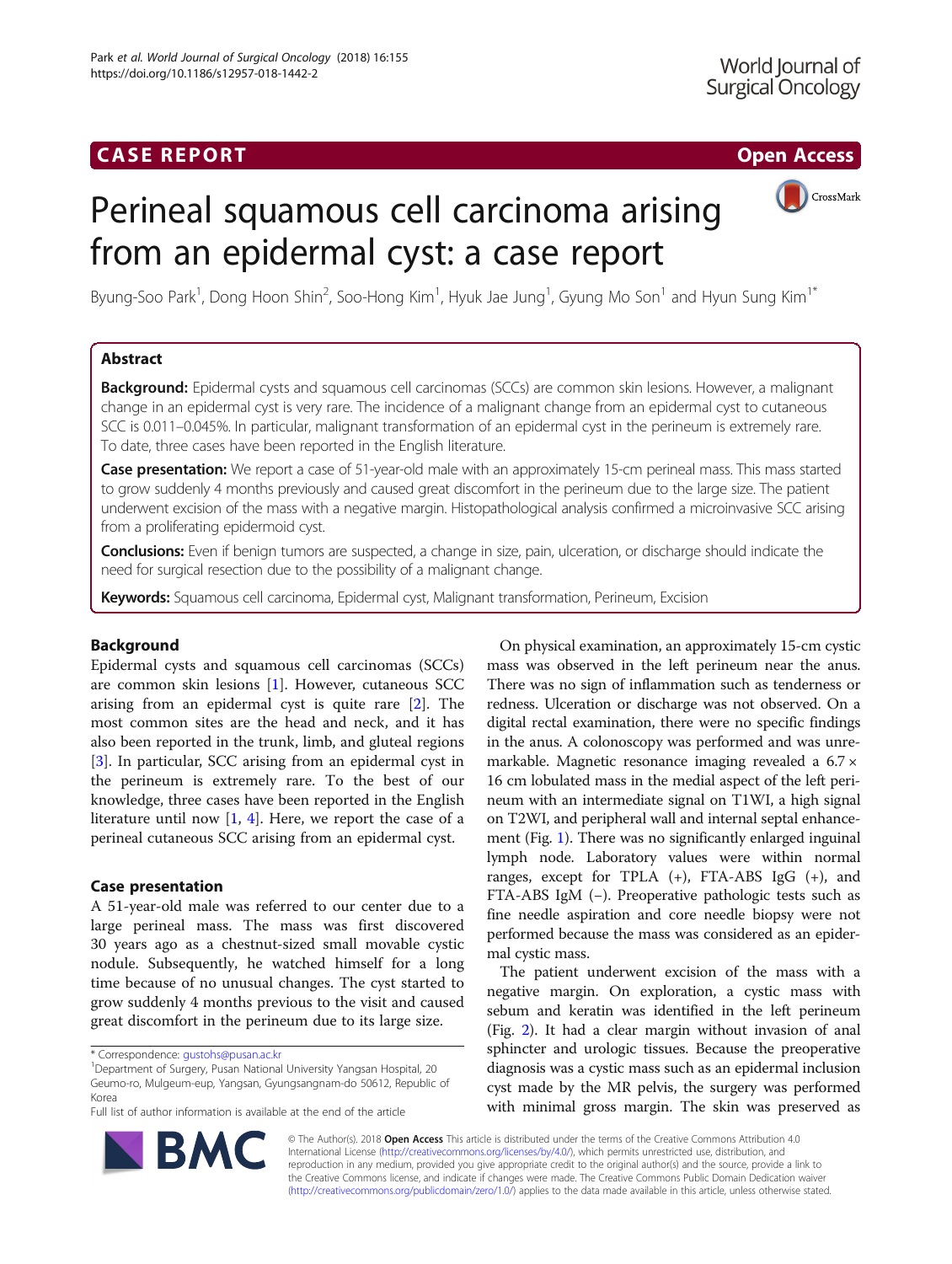<span id="page-1-0"></span>

much as possible and closed easily without any reconstruction. Histopathological analysis showed the cyst had a thin wall composed of benign squamous epithelium. Some sections of the wall were thick, indicating a microinvasive squamous cell carcinoma (pTisN0M0, pStage0) (Fig. [3](#page-2-0)).

The patient was discharged 2 days after the surgery without a significant postoperative complication. We performed regular follow-up examinations with CT every 6 months, and he showed no evidence of recurrence at 3 years postoperatively.

# Discussion and conclusions

An epidermal cyst is a benign disease caused by invagination of epidermal elements into subcutaneous fat from a hair follicle [\[5](#page-2-0)]. Although it is a common skin lesion, malignant transformation of an epidermal cyst is very rare [\[1,](#page-2-0) [2](#page-2-0)].

The incidence of a malignant change from an epidermal cyst to cutaneous SCC is 0.011–0.045% [\[6\]](#page-2-0). A recent review of the literature has found 41 well-documented cases of SCC arising from cutaneous epidermal cysts [\[2\]](#page-2-0). Most cases have occurred in the head and neck, and cases in trunk, limb, and gluteal tissues have also been reported [[2](#page-2-0), [3\]](#page-2-0). In particular, perineal SCC arising from an epidermal cyst is extremely rare, and to date, three cases have been reported in the English literature. In one case each, the lesion was found in the right labia major of a 76-year-old woman [[4](#page-2-0)], in the scrotum of an 86-year-old man in 2013 [\[7\]](#page-2-0), and in the right vulvar region of a 65-year-old woman in 2016 [\[1\]](#page-2-0).

The cause of a malignant change in an epidermal cyst is not yet clear. It is known that chronic inflammation or infection can trigger this event, which seems to create dysplasia and/or malignant changes. The most frequent reports are SSCs in the head and neck regions, indicating that the change may be a side effect of ultraviolet radiation. Exposure to ultraviolet radiation and chronic stimuli can be triggered [[4,](#page-2-0) [5](#page-2-0)]. Although a study was conducted to determine whether human papilloma virus (HPV) can cause malignant transformation of epidermal cyst, the presence of HPV in the lesions was not demonstrated [[8](#page-2-0)]. However, a recent report showed that p16 immunoreactivity was detected in the epidermal cyst wall and accompanying invasive tumors, which is currently used as a surrogate for HPV detection in SCC. Therefore, these authors suggested that SCC arising from an epidermal cyst might be associated with HPV infection [[1](#page-2-0)]. Another possible explanation could be that epidermal cysts contribute to induce local immune destabilization, as observed in other pathological conditions [\[9](#page-2-0)]. Further research is still needed on this issue.

Clinically, it is difficult to distinguish between benign cystic lesions and malignant lesions. When an epidermal cyst changes in size or is associated with atypical conditions such as pain, ulceration, or discharge, cancerous transformation should be considered [\[10](#page-2-0)]. In the present



Fig. 2 Magnetic resonance imaging findings. The image shows a 6.7  $\times$  16 cm lobulated mass in the medial aspect of the left perineum. a Transverse view. **b** Sagittal view